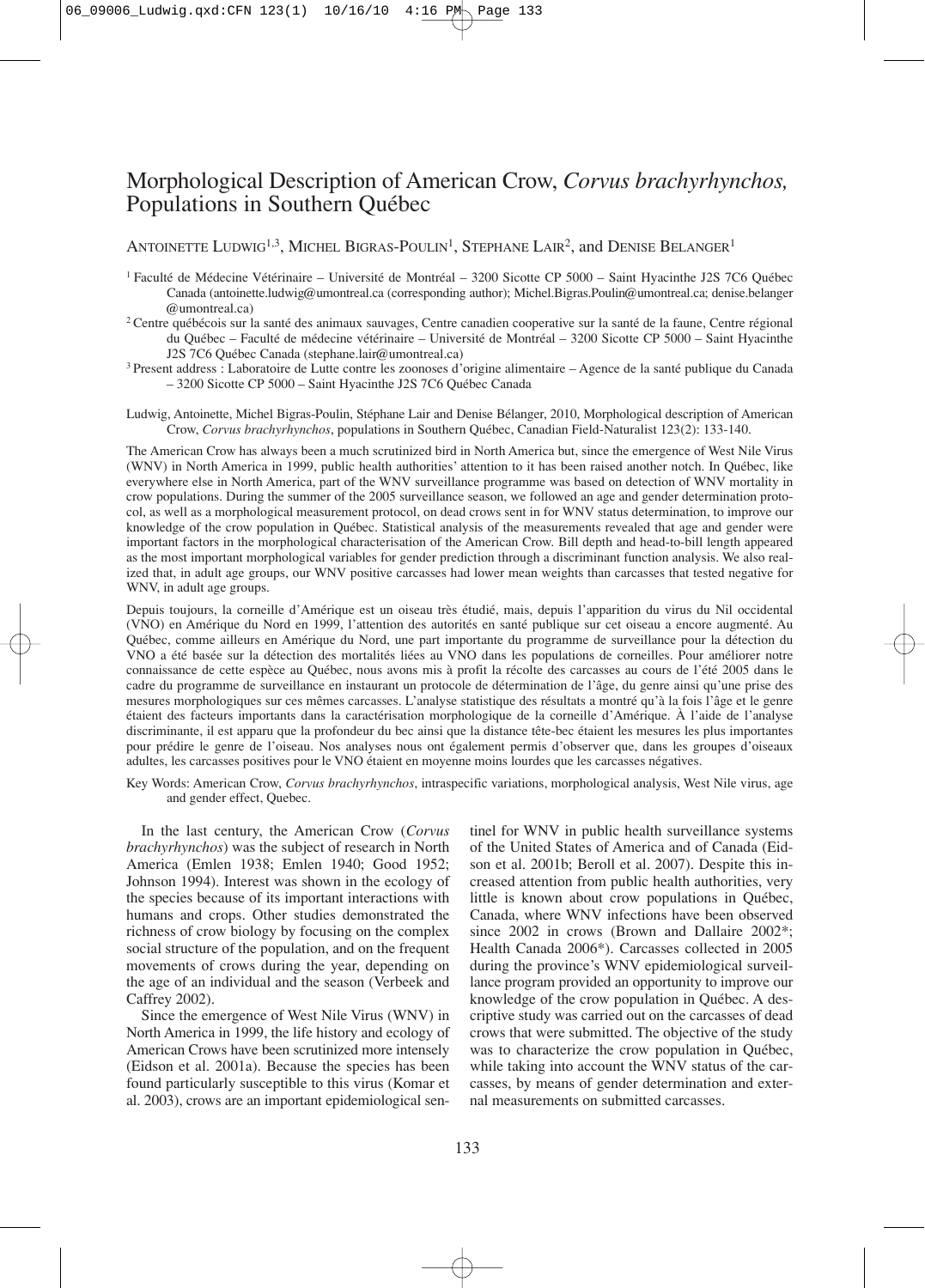# **Materials and Methods**

#### *Data collection*

The carcasses were collected in southern Québec, Canada, between 6 June 2005 and 15 September 2005 during the WNV surveillance program carried out conjointly by provincial and federal agencies (Québec Ministère de la sante et des services sociaux, 2005\*). People were advised to report dead or sick crows via a central telephone line, so the distribution of the carcasses sampled was dependent on human activity in a given area and motivation of the people in that area to participate in surveillance activities. Reported carcasses were collected by wildlife conservation officers and, if judged in good enough conditions, were shipped to the Centre québécois pour la santé des animaux sauvages – Canadian Cooperative Wildlife Health Center in Saint-Hyacinthe, where samples were taken for detection of WNV. A total of 332 crows were received during the sampling period. Ten crows were rejected from the study due to advanced decomposition. A direct diagnostic test (VecTest®, Medical Analysis Systems, Inc.) was performed on each carcass to determine its status for WNV. This WNV antigen detection test was chosen because of its specificity between 79% and 100% and sensitivity between 70.4% and 92.8% (Lindsay et al. 2003; Stone et al. 2004; Stone et al. 2005; Padgett et al. 2006).

#### *Age determination*

Carcasses were grouped in three age classes: hatching year birds (HY), second-year birds, i.e., birds that hatched in 2004 (SY), and after-second-year birds, i.e., birds that hatched before 2004 (ASY). Age class was determined in 322 carcasses according to the following criteria: eye colour, oral mucosa colour, feather colour, and feather shape (Emlen 1936; Good 1952; Rea 1967; Pyle 1997; Madge and Burn 1999). Colour of the iris is blue in the HY and black in the SY and the ASY. Oral mucosa is pink in the HY, is marbled pink and black in the SY and completely black in the ASY. The colour of oral mucosa was examined on both the mandible and the maxilla (floor and roof of mouth). Feather coloration is faded brown in the HY and becomes glossy black in the SY and ASY. Feather shape was also examined. In the HY, the rectrices initially have an irregular outline as well as a narrow and pointed shape. In the ASY, the rectrices become squared off or truncated with a smooth outline. Finally, the feathers of the alula (wrist of the bird) are downy and matte in the HY and glossy-black in the ASY. The morphologic characteristics corresponding to SY are intermediate between the characteristics of HY and ASY. If, for an individual carcass, some criteria pointed toward different age classes, we retained the age class indicated more frequently.

#### *Morphometric measurements*

It was not possible to determine the gender and complete the morphological measurements for all of the 322 carcasses during the limited time available at the BL3 facilities (biosecurity level). A secondary sample of 138 was selected from the 322 carcasses, using a stratified non-proportional random sample. The selected carcasses were frozen for conservation. Stratification was done according to age and WNV status. Six age-by-WNV-infection-status groups were created (HY positive, HY negative, SY positive, SY negative, ASY positive, and ASY negative). To guarantee reasonable statistical precision in further analysis, all the carcasses were kept from the HY positive group (one carcass), SY positive group (30), and ASY positive group (30). Systematic random samples were selected within the HY, SY and ASY negative groups (giving sample size of 23 carcasses for HY, and 27 for both SY and ASY groups). At this stage, we had no knowledge of the gender of carcasses within the six different age-status groups. Morphological measurements were taken on the 138 selected carcasses by one observer (Antoinette Ludwig) in order to minimize observer variability. A dial calliper and a metallic ruler were used for external measurements, and carcasses were weighted using electronic scales (Sartorius L610; precision:  $10^{-3}$  grams). If poor condition of the carcass had a negative effect on one or more of the measurements, those measurements were excluded from the analysis.

The methods of measuring the tail, bill, tarsus and wing were as described by Pyle (Pyle 1997). Flattened wing length was taken from the blunt end of the wrist joint to the tip of the longest primary feather. Tail length was measured between the tip of the longest rectrix and the point of insertion of the two central rectrices (this insertion point corresponds to the distal end of the uropygial gland). Tarsus length was measured between the intertarsal joint and the distal end of the last scale before the toes emerge. Bill length was measured as the exposed culmen, between the tip of the feathering at the base of the bill and the bill's tip. It was important to take the feathers at the base of the bill into consideration because these feathers can be rather long in the crow. Bill depth (height of the bill) and bill width (across the bill) were taken at the anterior point of the nostril. Head-to-bill length was taken from the occipital ridge of the skull to the tip of the bill. The gender of each crow was determined via necropsy after all external measurements had been recorded.

#### *Statistical methods*

The frequency distribution of each morphometric variable was obtained for each gender-and-age class group and compared to the Gaussian distribution. General linear regression was performed on morphological variables using gender by age classes as the independent variable. The residual distribution for each morphological variable was studied after removing age and gender effect in order to detect non-normality. The analysis was performed using PROC GLM in SAS (9.1 – SAS Institute Inc., Cary, North Carolina, USA).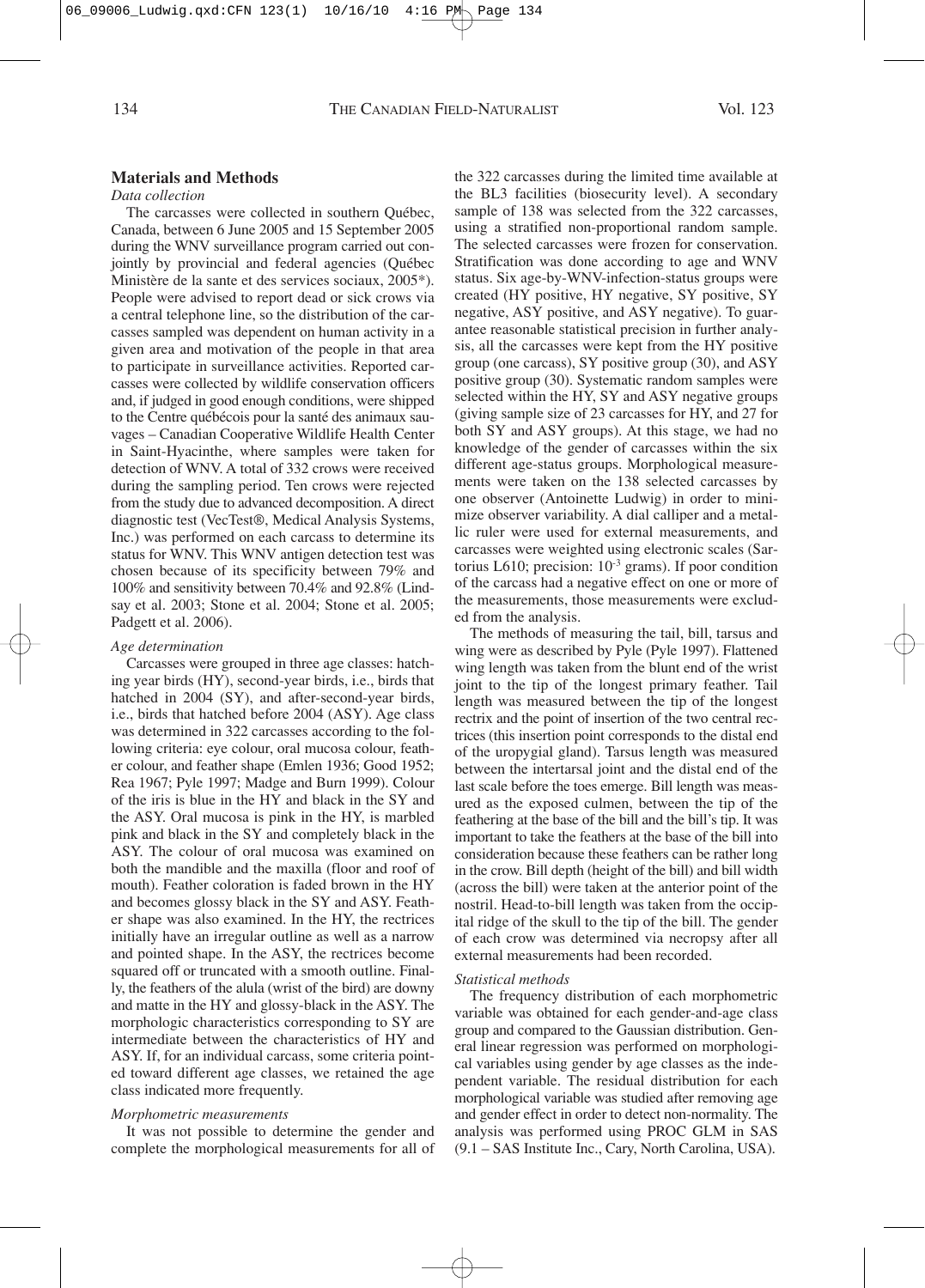

FIGURE 1: Spatial localisation of the crow carcasses collected during the 2005 West Nile Virus surveillance program in South of Québec.

The confounding effect of West Nile Virus (WNV) status on gender-and-age class group comparison was evaluated using a regression model that took into account differences in sample sizes of the gender-ageand-status groups. The dependent variables were the eight morphological variables. The values for each morphological variable were compared between both statuses in each age-and-gender groups.The analyses were performed using PROC MIXED in SAS (9.1 – SAS Institute Inc., Cary, North Carolina, USA).

We calculated our mean values and standard deviations of all the morphological variables for the 6 age and gender groups, taking into account the non-proportional stratified sampling strategy (Cochran 1977). Linear regression, taking into account differences in sample sizes of the gender-and-age class groups, was used to evaluate the effect of age, gender and age\* gender interaction (independent variables) on the eight morphological variables (dependent variables). The analyses were performed using PROC MIXED in SAS (9.1 – SAS Institute Inc., Cary, North Carolina, USA).

Discriminant analysis for gender prediction from morphological variables was developed in two steps:

variable selection and discriminant function construction. The stepwise selection procedure of the key variables for gender determination was performed using PROC STEPDISC in SAS (SAS 9.1 – SAS Institute Inc., Cary, North Carolina, USA). The analysis was performed using 0.15 as the significant level for adding variables in the forward selection mode, and the significant level for retaining variables in the backward elimination mode was set at 0.15. To create the discriminant functions we used PROC DISCRIM in SAS (SAS 9.1 – SAS Institute Inc., Cary, North Carolina, USA). Discriminant functions were built to predict the sex, both by specific age class and by all age classes confounded.

## **Results**

Spatial distribution of the randomly selected carcasses covered a large part of southern Québec (from the USA border to Québec city), providing a reliable overview of the morphological characteristics of the crow population from that territory (Figure 1).

The frequency distribution for the following variables did not have a completely normal distribution: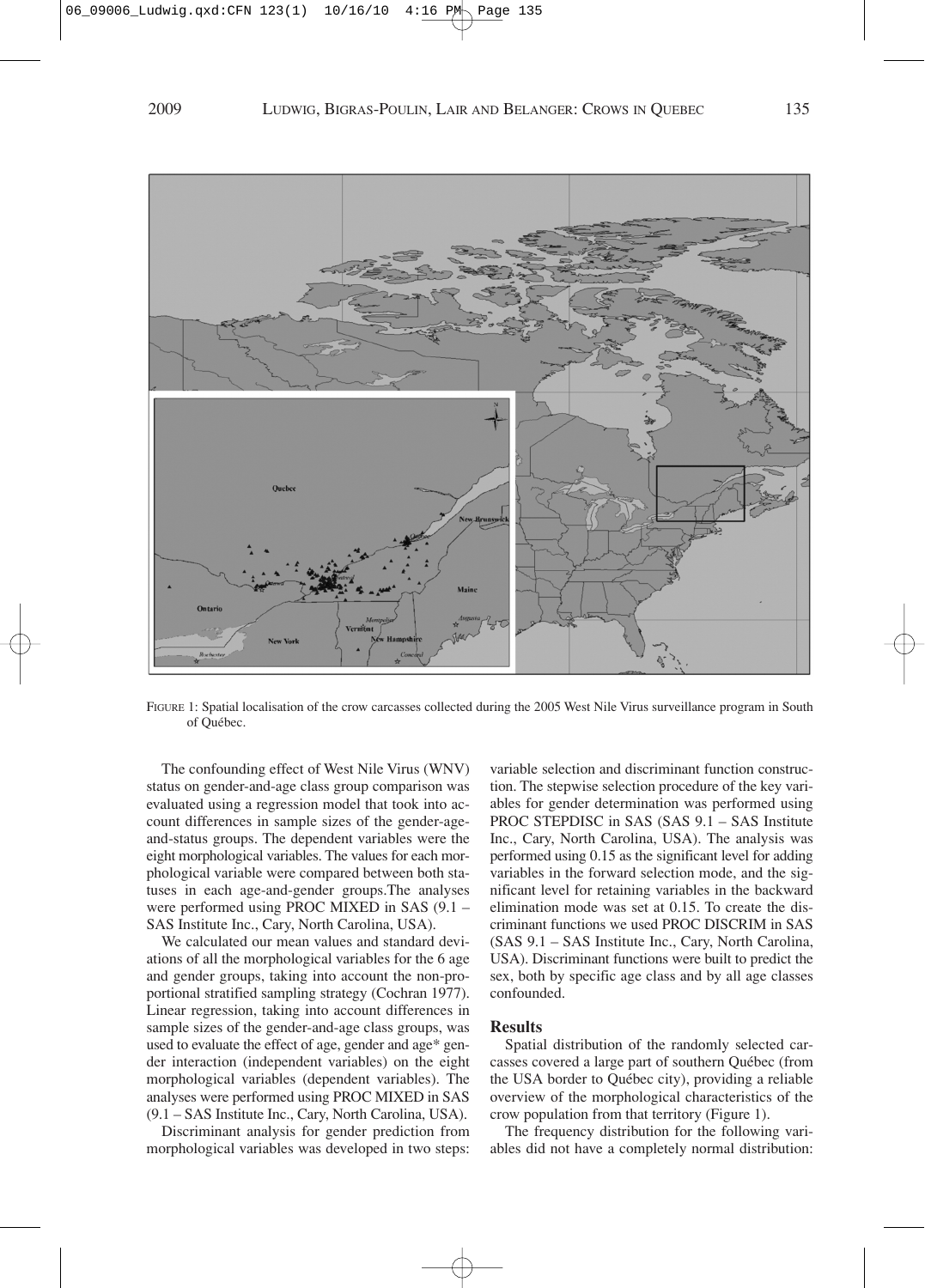bill width and wing length for the SY and the ASY, and bill depth and tarsus length for the ASY. Using general linear regression for those variables, we found the residuals had a slightly bimodal distribution frequency, even after removing age and gender effect. This bimodal distribution frequency was most evident for wing length for the SY and the ASY groups, and tarsus length for the ASY group.

## *Evaluation of WNV status as a confounding variable*

The tests were performed only for the SY and the ASY age classes because the number of carcasses of both positive and negative WNV status in the HY group was very low (N  $_{\text{HY WNV+ female}} = 0$ ; N  $_{\text{HY WNV-}}$  $f_{\text{female}} = 5$ ; N  $_{\text{HY WNV+ male}} = 1$  and N  $_{\text{HY WNV-male}} = 18$ . WNV status appeared as a significant variable for weight in the SY group (*P* for male = 0.0019 and *P* for female =  $0.0003$ ) and in the male ASY group ( $P=$ 0.0162).

## *Age and gender effect on the morphological variables* The values of all morphological variables for all the six age and gender groups are presented in Figure 2. The age effect was statistically significant for all of the morphological variables. The effect of age on weight has to be considered with caution because WNV status is a potential confounding variable for weight determination by age class. The gender effect was only statistically significant for the following variables: bill depth, head-to-bill length, and weight. Regarding the mean values presented in Figure 2, gender effect corresponds to larger morphological measurements for males in comparison with females except for wing length in the HY group, and age effect corresponds to larger morphological measurements for older carcasses. The effect of interaction between age and gender was never significant (lowest  $P = 0.0941$ ).

#### *Gender prediction*

During the stepwise selection procedure of the key variables for gender prediction, no variables were retained for the HY age group. Two variables were selected for the SY age group (Bill depth (*P*=0.0017), and Head-to-bill length (*P*=0.129)), and three variables were selected for the ASY age group (Head-tobill length (*P*<=0.001), Tarsus length (*p*=0.1248), and Weight (*P*=0.1226)). For the total analysis performed without age-class distinction, three variables were selected: Head-to-bill length (*P*=0.003), Wing length (*P*=0.0056), and Weight (*P*=0.0725). The discriminant equations created are presented in Table 1, along with the success of classification within each age-class group, which ranges from 64.37% to 88%.

#### *Gender proportion in the dead crow population*

In the randomly sampled age-status groups, we observed that males were much more frequent than females, especially in HY age group (20.8% females in the HY group, 36.8% females in the SY group and 43.8% in the ASY group).

#### **Discussion**

#### *Evaluation of WNV status as a confounding variable*

When comparing the mean values for weight in male and female SY and ASY crows with both positive and negative WNV status, we observed that mean values were lower for carcasses positive for WNV than for those negative for WNV. As all crows in our study were picked up dead, it was difficult to know if the lower weight of the WNV positive carcasses appeared before or after their infection with WNV.

Let us consider that the weight loss preceded West Nile virus infection. In this case, weight loss could correspond to a chronic disease or a period of starvation or even coinfection of WNV and another disease that would have weakened its immune system and predisposed it to a viral infection. However, no reference currently exists in the literature in favour of such a hypothesis.

We could therefore speculate that weight loss follows WNV infection in American Crows. It has been observed that some bird species of the Passeriformes order present a lower body condition after WNV infection (Steele et al. 2000; Gibbs et al. 2005). As of yet, this observation was rare for the American Crow (Dallaire, A.D., Centre québécois pour la santé des animaux sauvages, 2007, personal communication). This is due to the acute nature of the disease in the American Crow, not allowing enough time for a change in body condition, except dehydration, that could be responsible for the weight loss (Komar et al. 2003).

However, some observations about the WNV status of wild crows, based on serological studies, suggest that this phenomenon is evolving. Serological studies conducted since 1999 have demonstrated that the proportion of crows in the population that were seropositive for WNV was increasing in North America (Gibbs et al. 2006, Ringia et al. 2004)). The two studies support the hypothesis of development of an increased capacity for resistance against West Nile Virus infection in the crow population, allowing for the possibility that resistant individuals could stay alive for a longer time after infection than has been previously observed. This phenomenon could help explain the lower weight observed in part of our adult carcasses: the more resistant adults to WNV had a longer WNV clinical period before dying allowing for the change in body condition.

#### *Age and gender effect on the morphological variables*

The important results reported in Table 1 concern the role of the bill in gender differentiation in the American Crow and the role of both the bill and the tail in age differentiation in the American Crow (the older the crows were, the longer were their tails and their bills). It is already known that young crows are smaller than adult crows (Gauthier and Aubry 1995; Verbeek and Caffrey 2002). Males had a longer and a deeper bill than females, consistent with Clark's study on crows in Saskatchewan (Clark et al. 1991) and with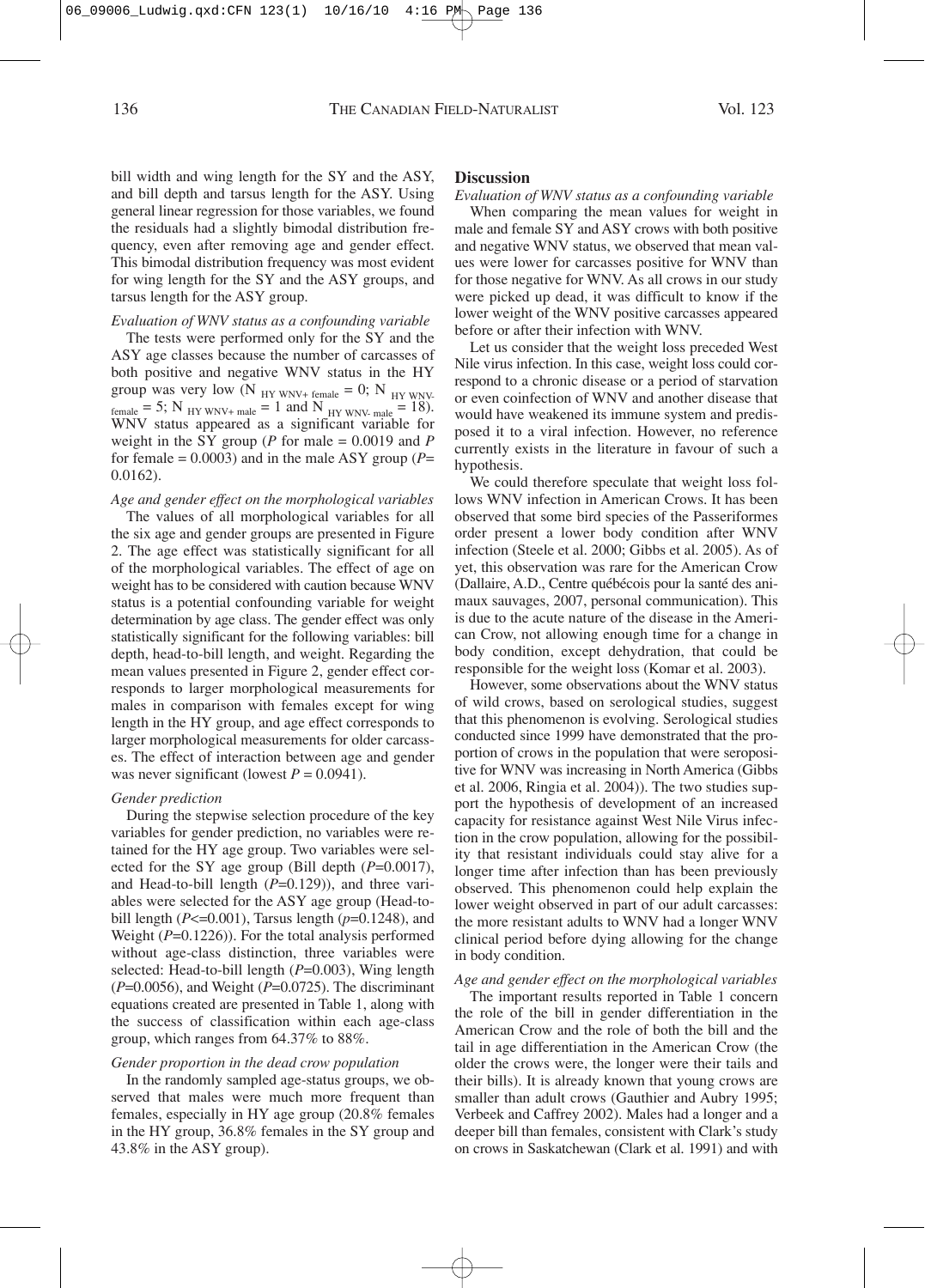

FIGURE 2 : Mean morphological values of crows from Québec within each gender and age group, in 2005.

Note: Arithmetic mean length values are given in mm and weight are given in grammes. HY, SY and ASY age groups are represented by the white, grey and black bars respectively. Sample sizes for each group are the following: 19 HY Male (1 WNV+), 5 HY Female (0 WNV+), 36 SY Male (20 WNV+), 21 SY Female (10WNV+), 32 ASY Male (16 WNV+) and 25 ASY Female (14 WNV+).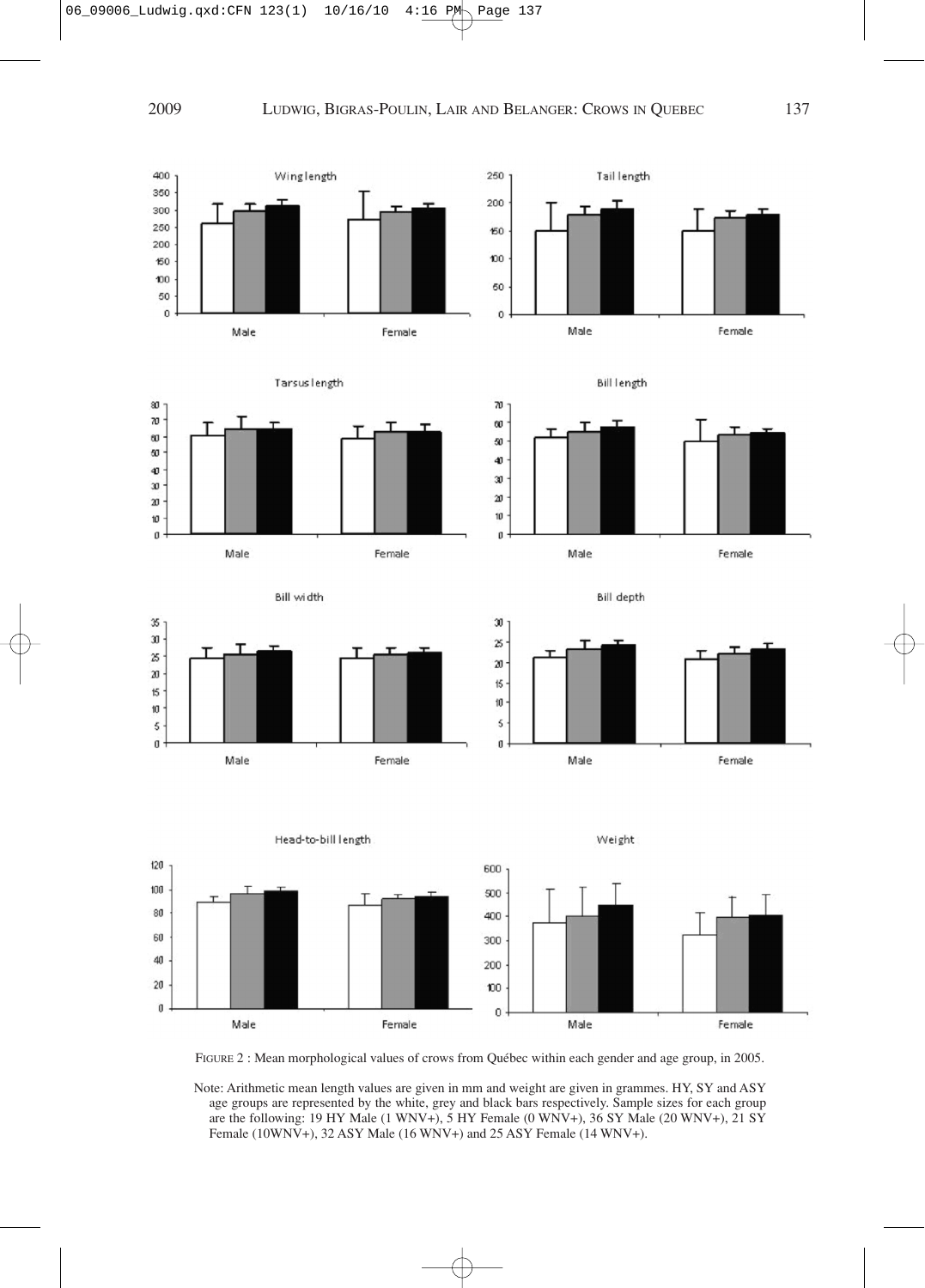| Age       | Sample<br>size | Discriminant<br>function                                            | Correct classification<br>of the carcasses |
|-----------|----------------|---------------------------------------------------------------------|--------------------------------------------|
| <b>SY</b> | 57             | Male=-468.9136+142.61782*Bill depth+64.58749*Head-to-bill length    | 69.44%                                     |
|           |                | Female=-439.19922+135.51637*Bill depth+63.10948*Head-to-bill length | 76.19%                                     |
| ASY       | 57             | Male=-871.69621+14.69643*Tarsus length+171.68221                    |                                            |
|           |                | *Head-to-bill length-0.08483*Weight                                 | 81.25%                                     |
|           |                | Female=-800.73918+17.71192*Tarsus length+162.80922                  |                                            |
|           |                | *Head-to-bill length-0.09624*Weight                                 | 88%                                        |
| All       | 138            | Male=-250.17699-1.39873*Wing length+60.47778                        |                                            |
|           |                | *Head-to-bill length-0.07532*Weight                                 | 64.37%                                     |
|           |                | Female=-238.90005-1.06270*Winglength+58.46411                       |                                            |
|           |                | *Head-to-bill length-0.08124*Weight                                 | 80.39%                                     |

TABLE 1: Total and age-specific discriminant functions for gender determination of American Crow carcasses in Québec.

Note: Substituting original measurements into both equations (for males and females) results in a score. The highest score obtained from the two discriminant functions identifies to the gender category of the carcass. HY crows were not included into the analysis because of the small size group 19 HY Male (1 WNV+), 5 HY Female (0 WNV+).

Yaremych's study on crows in Illinois (Yaremych et al. 2004). Another characteristic that has been proposed as being gender dimorphic in crows is the observation of cloacal protuberance or brood patches in females (Pyle 1997). However, these structures can be observed only during the breeding season, which is outside the period when the crows from our study were collected. In addition, these characteristics have also been reported in males due to the presence of brooding activity in both gender (Good 1952; Clark et al. 1991). The fact that interaction between age and gender was never significant demonstrated that growth was not different between sexes, and that gender dimorphism was not different between age classes. In conclusion, age and gender affect external measurements in the American Crow but growth follows a similar pattern in the male and female groups, and gender differentiation involves the same external structures regardless of the age class of the individual.

#### *Gender prediction*

One objective of discriminant function analysis was to find the external morphological variables that most useful in predicting the gender of a living bird. In previous studies, accounts of sexual variations in birds were limited to describing females as slightly smaller than males: the morphometric variables which differed between sexes and the extent of those differences were not precisely explained (Good 1952; Gauthier and Aubry 1995; Pyle 1997; Verbeek and Caffrey 2002). Our data provided a good opportunity to build discriminant functions for the SY and ASY age classes. It was impossible to build a discriminant function for HY age class, because of the small group size. The variables selected by discriminant analysis for the SY and the ASY age groups were the most significant when evaluating the gender effect in the crow population except for the tarsus length in the ASY. Bill length was also an important variable in gender dimorphism according to our gender effect analysis but was not conserved in the discriminant function because of its strong association with head-to-bill length. Classification successes in gender determination of carcasses were fairly good for both age classes (more than 70% of correct classification), and were best for ASY birds (more than 81% of correct classification). This could be explained by stronger sexual dimorphism in adult crows compared with younger crows. The discriminant function built while including all carcasses (without distinguishing age class) indicated that wing length, head-to-bill length and weight were the most useful variables for gender determination. According to gender and age effect analysis, wing length, weight and head-to-bill length are variables that discriminate both for age and gender in crows. From our analysis, age emerged as a determinant variable for increasing the gender predicting precision for American Crow.

## *Gender proportion in dead crow population*

Male carcasses were much more frequent than female carcasses, especially in the HY age group. No differences in survivorship and life span between male and female have been reported in the literature (Verbeek and Caffrey 2002), nor do the differences have anything to do with carcasses'WNV status, as no association has been found between WNV status and gender (A. Ludwig, unpublished data). As, in our study, the carcasses were collected by humans, we surmised that the larger number of male carcasses collected could be linked to observed but not clearly established behavioural differences between males and females: males are more reckless than females (Verbeek and Caffrey 2002), and therefore have a greater probability of dying in a human-occupied area and of being picked up as part of the surveillance program.

#### *Limits*

Apart from the HY female group, which consisted of only five carcasses, and the HY WNV positive group, which had only had one carcass, the number of carcasses by age class, status and gender group was large enough to allow for good statistical precision for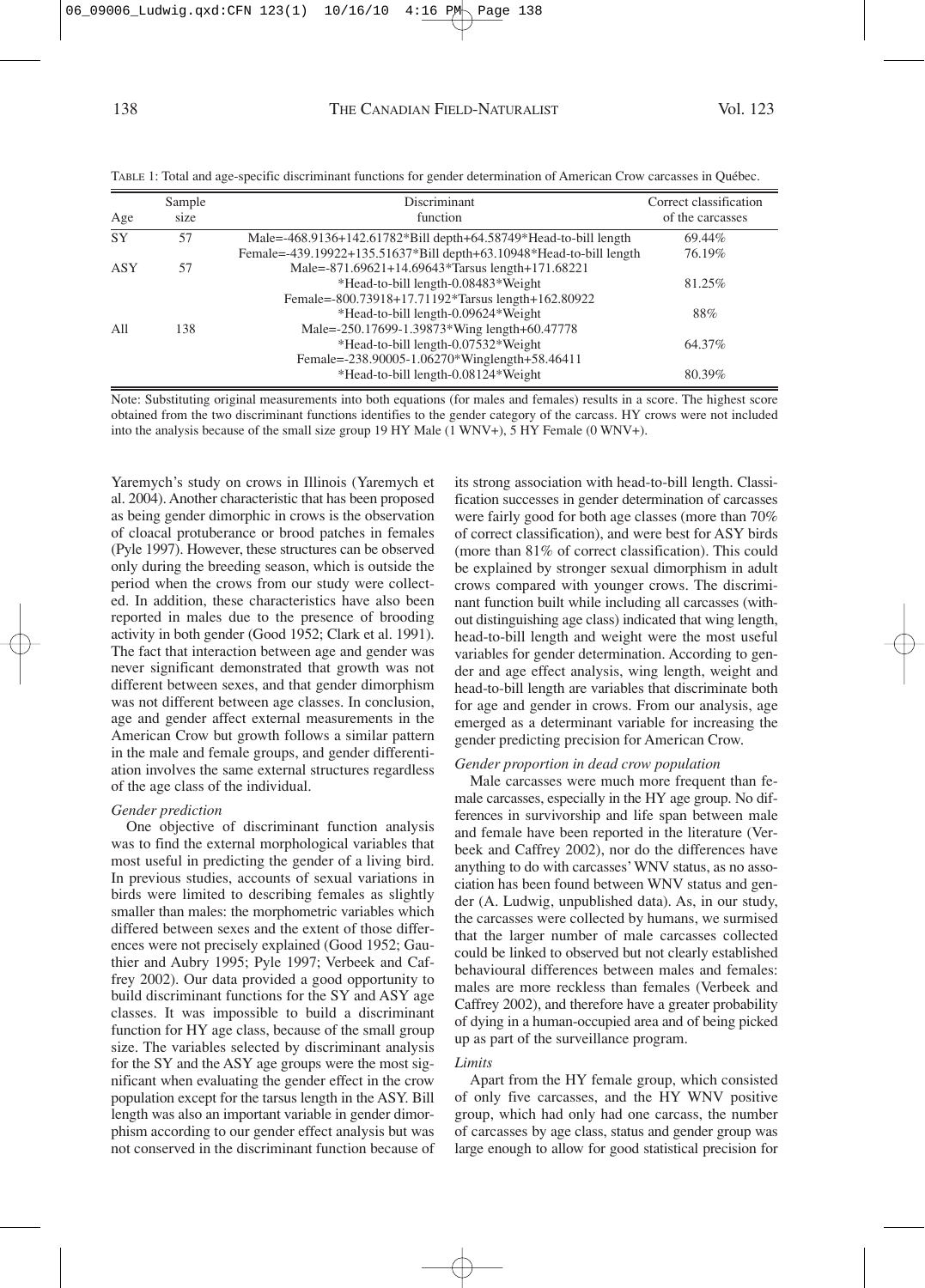the mean value estimation of the morphological variables. For the two HY groups, statistical conclusion must be made with caution, because such a quasi-complete separation of the data (i.e. sparse data) can create errors in statistical tests due to small group size (Dohoo et al. 2003; Mather et al. 2007).

The objective of this study was to carry out morphometric measurements on crows from the entire province of Québec. However, this was not achieved as crows were collected during a governmental surveillance program (people phoning to signal the presence of dead birds to be picked up) rather than actively and randomly sampling across the target territory.

The crows sampled were carcasses rather than live birds. The frozen carcasses that we manipulated were not always in good condition (feathers were sometimes damaged; in some cases the internal organs were putrid). All this may have generated an underestimation for all of our measurements (information bias). As an example, the bill of a carcass in bad condition tends to come off, which makes measurements on the bill less precise. But as no gender or age specific decomposition process is known for crows, the underestimation of the measurements that could result from this phenomenon was considered to be uniform for all the carcasses, and therefore, comparisons among them continued to be acceptable.

This study emphasizes that age and gender are important factors in describing morphology of crows in Québec, as in other regions of North America (Yaremych et al. 2004, Clark et al. 1991). The West Nile Virus status was a confounding factor for weight comparison among the SY and ASY age groups, because the WNV positive birds seemed to be thinner than WNV negative birds in this adult group.

## **Acknowledgments**

The authors thank G. Beauchamp for the help in the statistical analysis and S. Brazeau, from the Public Health Agency of Canada, for help in the spatial analysis. This work would not have been possible without the friendly cooperation of the entire CQSAS staff, especially K. Brown, J. Viau and M.-E. Rémy. Special thanks to A. D. Dallaire, from the CQSAS lab, for interesting discussions on the subject of this research paper. This project was partly supported by the Public Health Agency of Canada.

#### **Documents Cited** [marked \* in text]

- **Brown, K.,** and **A. Dallaire.** 2002. Surveillance pour la détection précoce de l'infection par le virus du Nil Occidental chez les oiseaux sauvages au Québec, Saison 2002, Centre Québécois sur la Santé des Animaux Sauvages – Département de pathologie et microbiologie – Faculté de Médecine Vétérinaire – Université de Montréal- Québec**:** 62 pages.
- **Health Canada.** 2006, "Virus du Nil Occidental MONI-TEUR." from http://www.phac-aspc.gc.ca/wnv-vwn/index \_f.html. [accessed 20 september 2008].

**Québec, Ministère de la santé et des services sociaux.** 2005. Plan d'intervention gouvernemental de protection de la santé publique contre le virus du Nil Occidental 2005. Direction Des Communications Du Ministère De La Santé Et Des Services Sociaux: 1-17.

#### **Literature Cited**

- **Beroll, H., O. Berke,** and **I. Barker.** 2007. Investigating the spatial risk distribution of West Nile virus disease in birds and humans in southern Ontario from 2002 to 2005. Population Health Metrics **5**: 1-16.
- **Clark, R. G., C. J. James,** and **J. B. Morari.** 1991. Sexing adult and yearling American Crows by external measurements and discriminant analysis. Journal of Field Ornithology 62: 132-138.
- **Cochran, W. G.** 1977. Sampling Techniques. 3rd edition. John Wiley and Sons, New-York.
- **Dohoo, I., W. Martin,** and **H. Stryhn.** 2003. Validity in observational studies. Pages 207-235 *in* Veterinary Epidemiologic Research. *Edited by* S. Margaret McPike. Charlottetown, Prince Edward Island.
- **Eidson, M., N. Komar, Sorhage F., Nelson R., Talbot T., Mostashari F., McLean R.,** and the **New York State West Nile Virus Avian Surveillance Team.** 2001a. Crow deaths as a sentinel surveillance system for West Nile Virus in the northeastern United States, 1999. Emerging Infectious Diseases 7: 615-620.
- **Eidson, M., L. Kramer, Stone W.B., Hagiwara Y., Schmit K.,** and the **New York State West Nile Virus Avian Surveillance Team** 2001b. Dead bird surveillance as an early warning system for West Nile Virus. Emerging Infectious Diseases 7: 631-635.
- **Emlen, J. T. Jr.** 1936. Age determination in the American Crow. Condor 38: 99-102.
- **Emlen, J. T. Jr.** 1938. Midwinter distribution of the American Crow in New York State. Ecology 19: 264-275.
- **Emlen, J. T. Jr.** 1940. The midwinter distribution of the crow in California. Condor 42: 287-294.
- **Gauthier, J.** and **Y. Aubry.** 1995. Corneille d'Amérique. Pages 726-729 *in* Les oiseaux nicheurs du Québec – Atlas des oiseaux nicheurs du Québec méridional. Société québécoise de protection des oiseaux, Association québécoise des groupes d'ornithologues, Service canadien de la Faune, Environnement Canada, Région du Québec Montréal (Canada).
- **Gibbs, S. E. J., Allison A. B., Yabsley M. J., Mead D. G., Wilcox B. R.,** and **D. E. Stallknecht.** 2006. West Nile virus antibodies in avian species of Georgia, USA: 2000- 2004. Vector borne and Zoonotic Diseases (Larchmont, New York) 6: 57-72.
- **Gibbs, S. E. J., Ellis A. E., Mead D. G., Allison A. B., Moulton J. K., Howerth E. W.,** and **D. E. Stallknecht.** 2005. West Nile virus detection in the organs of naturally infected blue jays (*Cyanocitta cristata*). Journal of Wildlife Diseases 41: 354-362.
- **Good, E. E.** 1952. The life history of the American Crow-*Corvus brachyrhynchos* Brehm, Ph.D. dissertation, Ohio State University.
- **Johnson, R. J.** 1994. American Crows. Pages E: 33–40 *in* Prevention and control of wildlife damage. *Edited by* S. E. Hygnstrom, R. M. Timm and E. L. Larson. University of Nebraska – Lincoln, United States Department of Agriculture, and Great Plains Agricultural Council.